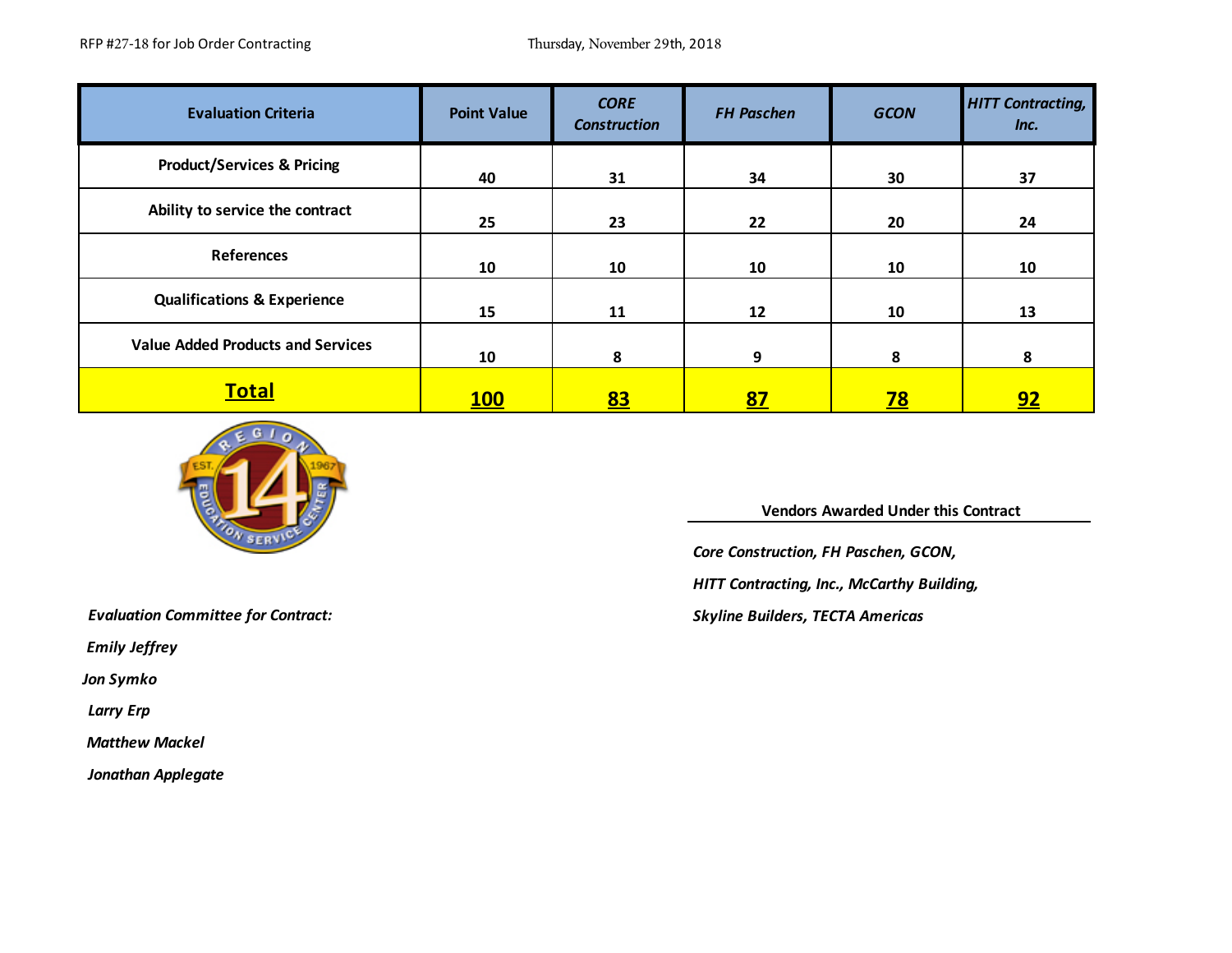| <b>Evaluation Criteria</b>               | <b>Point Value</b> | <b>McCarthy</b><br><b>Building</b> | <b>SKYLINE Builders</b> | <b>TECTA Americas</b> |   |
|------------------------------------------|--------------------|------------------------------------|-------------------------|-----------------------|---|
| <b>Product/Services &amp; Pricing</b>    | 40                 | 32                                 | 31                      | 37                    |   |
| Ability to service the contract          | 25                 | 21                                 | 21                      | 24                    |   |
| <b>References</b>                        | 10                 | 9                                  | 10                      | 9                     |   |
| <b>Qualifications &amp; Experience</b>   | 15                 | 12                                 | 10                      | 12                    |   |
| <b>Value Added Products and Services</b> | 10                 | 8                                  | 0                       | 8                     |   |
| <b>Total</b>                             | <b>100</b>         | <u>82</u>                          | <u>72</u>               | <u>90</u>             | 0 |



*Evaluation Committee for Contract:* 

 *Emily Jeffrey*

*Jon Symko*

*Larry Erp*

 *Matthew Mackel*

*Jonathan Applegate*